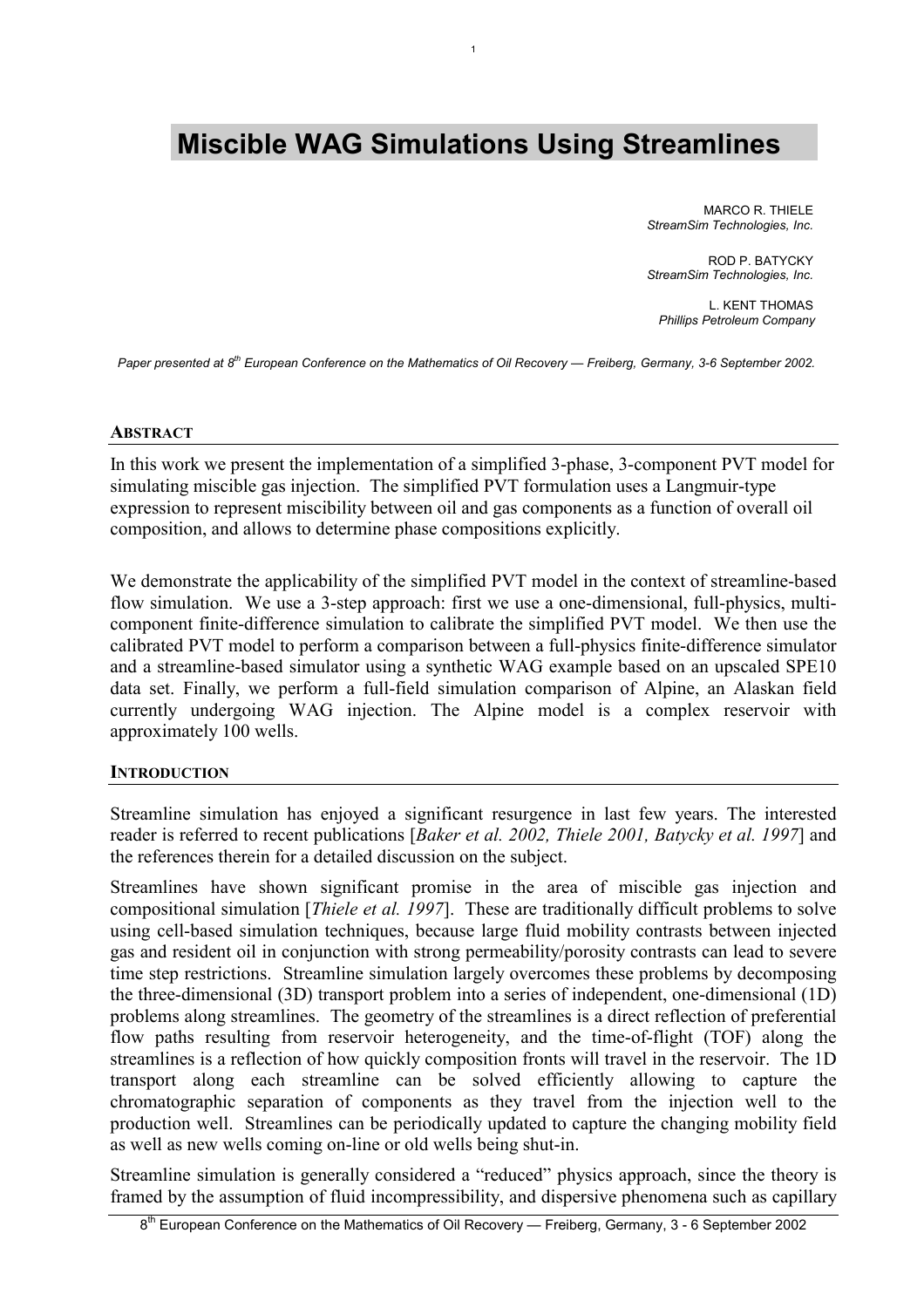pressure, transverse physical dispersion, and fluid expansion are neglected. Streamline-based flow simulation therefore offers a "first-order" approximation of how a reservoir might react to gas injection. While capillary pressure, physical dispersion, and fluid compressibility are important, in certain instances miscible gas injection projects are plagued by early gas breakthrough caused by reservoir heterogeneity interacting with fluid mobility. In such cases, reduced physics streamline-based flow simulation might offer a viable alternative to more traditional approaches, particularly when trying to evaluate the uncertainty associated with field development decisions.

# **A SIMPLIFIED PVT MODEL**

To investigate the first-order impact of gas injection, we propose a simplified PVT model as an approximation to the more rigorous thermodynamic phase equilibrium calculations generally used in compositional flow models. In particular, we are interested in retaining maximum computational efficiency while capturing two essential features of a miscible WAG injection: (1) the decreasing density of the oleic phase with increasing gas composition in the liquid phase, and (2) the decreasing viscosity of the oleic phase with increasing gas composition in the liquid phase. These are first-order effects that can significantly affect the sweep efficiency of a miscible WAG injection. The more miscible a displacement is the less gas override might impact the sweep efficiency of the injected gas, although this is partially offset by the increased density difference between the chase water and the oleic phase. Channeling of free gas is reduced as the injected gas goes into solution. At the same time, the viscosity of the oleic phase is reduced leading to a more favorable mobility ratio between the chase water and oleic phase. Similar simplified PVT models have been proposed by other authors in conjunction with the simulation of viscous fingering and near-miscible displacements [*Koval 1963, Todd and Longstaff 1972, Fayers 1998, Zhou et al. 1999*].

The basic premise of the simplified PVT model is that miscibility—condensation of the gas component into the oleic phase—is controlled by a single parameter omega  $(\omega)$ , which in turn is a function of the overall oil and gas mass fractions. In our model, miscibility is not assumed to be a function of pressure, but only of composition in that the extent of miscibility—how much gas of the gas component actually dissolves into the oleic phase—is governed by  $\omega$ . If  $\omega=1$  then all the gas present resides in the oleic phase and the system is a two-phase (oleic + water phase) system. If  $\omega$ =0 then all the gas present resides in the gas phase and the systems is three phase  $\frac{\text{1}}{\text{1}}$  (oil/gas/water). For  $\omega$ -values between 0 and 1, the system is also a three-phase system (oleic/gas/water), except that the gas saturation is smaller than it would be in the pure immiscible model because some of the gas has dissolved into the oleic phase. Similarly, the oil saturation is larger due to the lighter density of the oleic phase.

#### *Formulation*

The basic idea is that the gas component is allowed to become miscible with the oleic phase and the extent of miscibility is governed by a parameter omega  $(\omega)$ . This is expressed as

$$
m_{g,g} = (1 - \omega) z_g m_t
$$
  
\n
$$
m_{g,o} = \omega z_g m_t
$$
\n(1)

where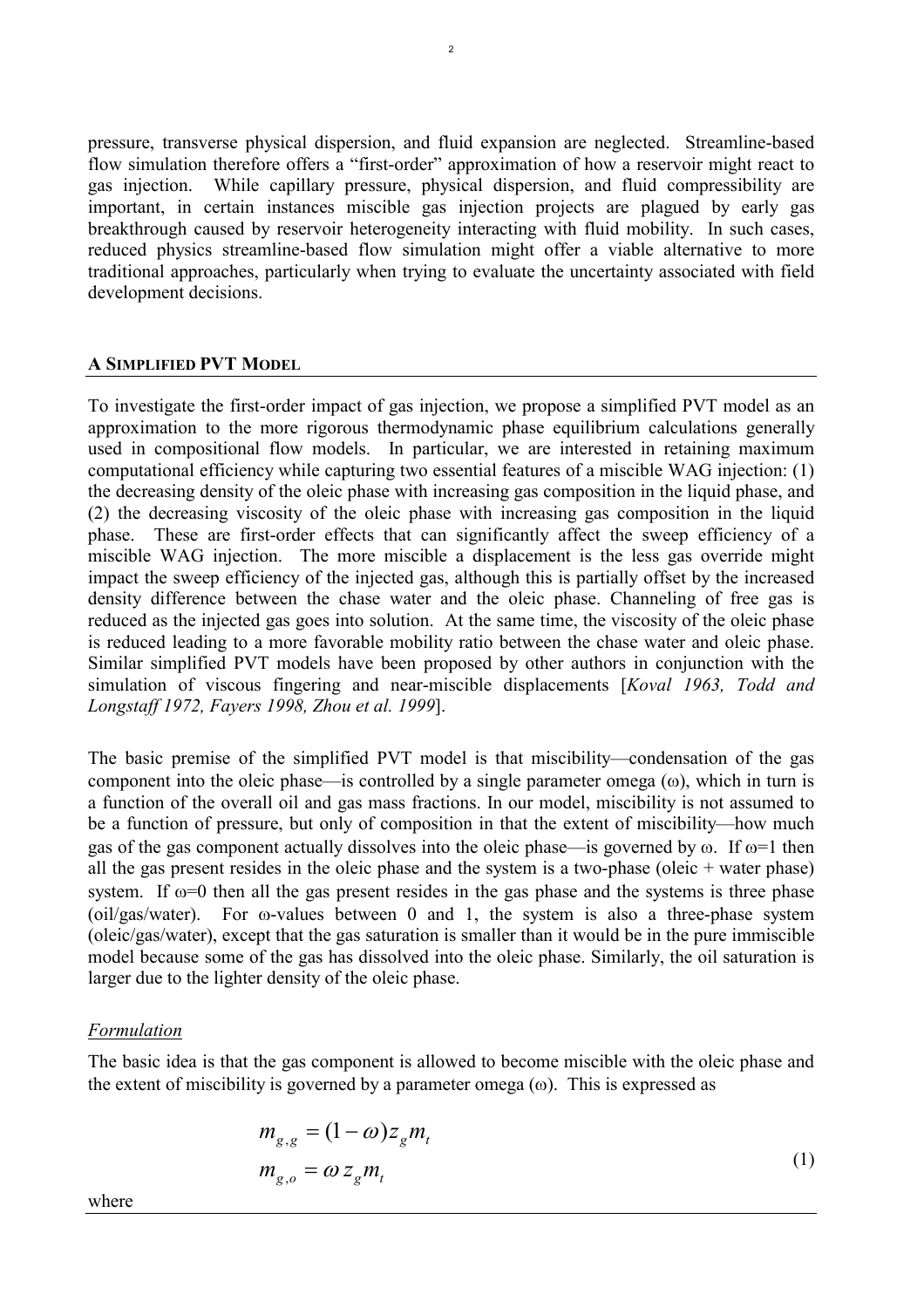|                    | is the mass of gas in the gas phase               |
|--------------------|---------------------------------------------------|
| $m_{g,g}$          |                                                   |
| $m_{g,o}$          | is the mass of gas in the oleic phase             |
| $Z_{\mathfrak{L}}$ | is the overall mass fraction of the gas component |
| $m_{t}$            | is the total mass                                 |
|                    |                                                   |

Notice that if  $\omega=1$  then all the gas resides in the gas phase and  $m_{g,o}=0$ . Conversely, if  $\omega=0$  then all the gas is in the oil phase and  $m_{g,g}=0$ . If the oil component is assumed to reside only in the oleic phase (no vaporization) and similarly the water is assumed to reside only in the water phase then the phase compositions for the oleic phase can be determined explicitly as

$$
x_g = \frac{\omega z_g}{\omega z_g + z_o}; x_o = \frac{z_o}{\omega z_g + z_o};
$$
\n(2)

With the compositions of the oleic phase known, the effective density of the oleic phase is calculated using an ideal mixing model

$$
\rho_o = \left(x_o + x_g\right) / \left(x_g / \rho_o^{\circ} + x_{gas} / \rho_g^{\circ}\right)
$$
\n(3)

where  $\rho_o^{\circ}$  and  $\rho_g^{\circ}$  are the pure-component densities at the pressure of interest. Similarly, the effective oil viscosity is calculated using a quarter-power mixing rule

$$
\mu_o = \left(x_o + x_g\right)\left(x_o / \mu_o^{s^{1/4}} + x_{gas} / \mu_g^{s^{1/4}}\right)^{-4}.
$$
\n(4)

Here,  $\mu_o^{\circ}$  and  $\mu_g^{\circ}$  are the pure-component viscosities at reservoir pressure.

# *Omega as a Function of Composition*

As the amount of oil component decreases,  $\omega$  should tend to zero since gas can only dissolve if there is some oil present. In other words, as the oil component decreases so must the ability of the oil to absorb free gas. A functionality like this is easily approximated using a Langmuir-type expression for  $\omega$  as a function of a normalized overall oil composition

$$
\overline{z}_o = \frac{z_o}{z_g + z_o} \quad \forall (z_g + z_o) > 0 \tag{5}
$$

and

$$
\omega = C \frac{\beta \bar{z}_o}{1 + \beta \bar{z}_o} \tag{6}
$$

where *C* and  $\beta$  are constants describing the shape of the curve. Note that Eq.1 bounds  $\omega$  between 0 and 1. Since *C* is simply a constant, it is more useful to express *C* using a reference value of  $\omega$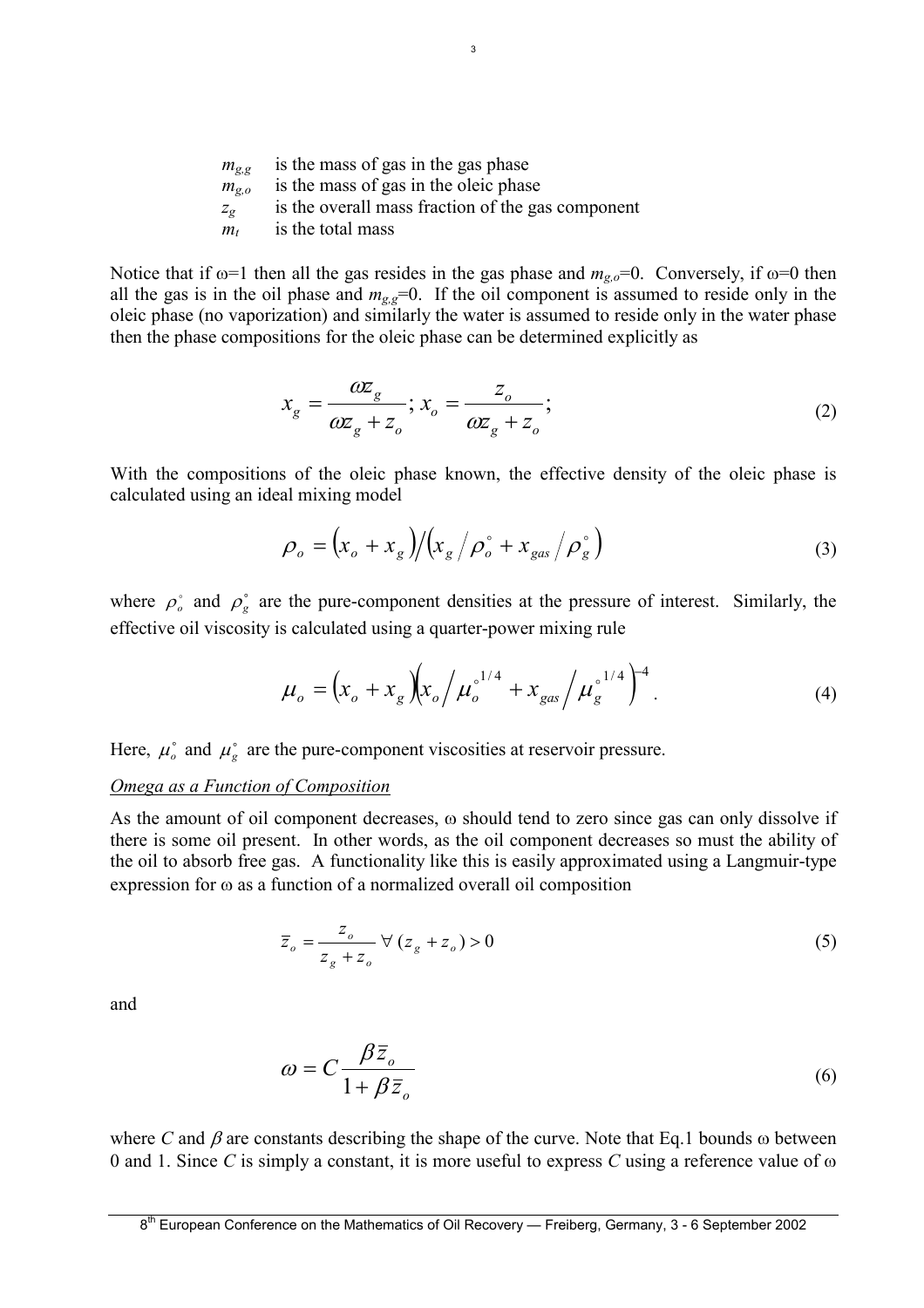at  $z_0$ =1. We call this value  $\omega^*$  (omega star) and its value can be larger than 1. This results in the following expression for  $\omega$ 

4

$$
\omega = MIN \left( 1, \omega^* \frac{1 + \beta}{\beta} \frac{\beta \bar{z}}{1 + \beta \bar{z}} \right) \tag{7}
$$

Figure 1 shows examples of the functionality of  $\omega$  for different values of  $\omega^*$  and  $\beta$ .



*Figure 1: Making*  $\omega$  *a function of a normalized oil composition ensures that* - *tends to zero as the oil component*  $diminishes.$   $\omega$  \* and  $\beta$  are tuning *parameters that can be used to approximate the miscibility behavior of the real system as a function of compositions.* 

#### **A ONE-DIMENSIONAL EXAMPLE**

We first consider a one-dimensional example and show how  $\omega^*$  and  $\beta$  can be calibrated to yield an approximate solution to a full compositional solution. The intent here is to demonstrate that once calibrated, the same 1D solution can be used along streamlines to obtain a reasonable approximation of a full 3D compositional solution.

#### *1D Solution*

We consider a 1D WAG solution of an 8 component system (N2-C1, CO2-C2, C3-C4, C5-C6, C7-C8, C9-C13, C14-C24, C25+). Injected and initial compositions are given in Appendix 1.

The WAG schedule is 2200 Mscf/DAY of gas followed by 2000 STB/day of water on a 6 month interval starting after two years of initial water injection. The full compositional solution obtained with a finite difference simulator [*Coats et al. 1998*] is shown in Fig.2. Notice that injection and production pressures are reasonably constant up to 15 years, after which there is a significant change in the average pressure of the system. This part of the production profile is not expected to be matched by an incompressible



*Figure 2: One-dimensional WAG solution obtained using a finite-difference compositional simulator [Coats et al. 1998].*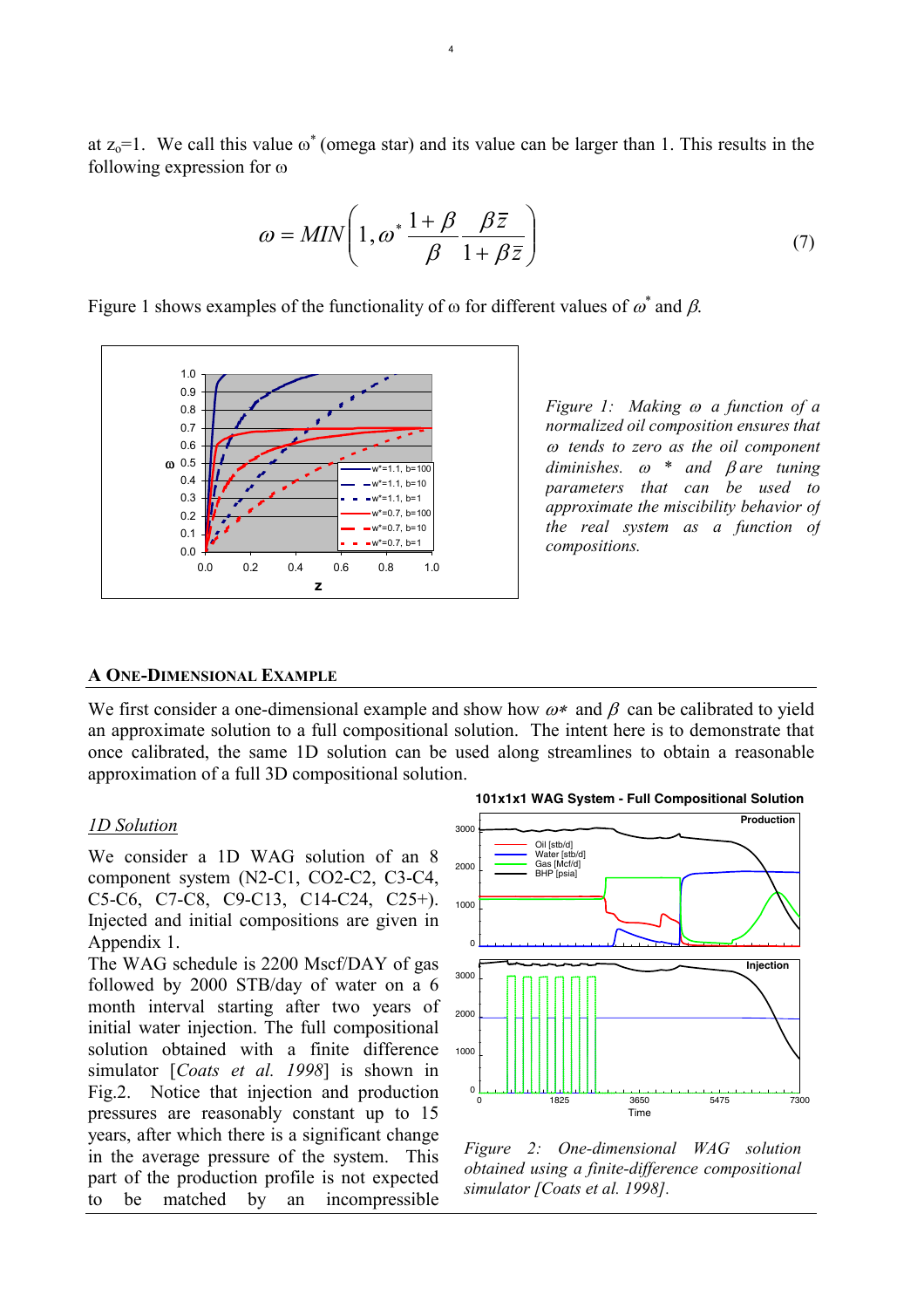assumption, since the blow-down of the last 5 years is dominated by the compressibility of the system.

5

The idea then is to find a pair  $(\omega^*, \beta)$  that will match key features of the full compositional solutions, such as the fall-off in the oil rate, water breakthrough, and the increase/decrease in the phase rates due to the WAG cycling. To find a good match we ran a 1D solution using values of  $\omega^*$  ranging from 5 to 0.2 and values of  $\beta$  ranging from 0.1 to 100. The behavior of the various solutions is shown in Fig. 3. A good pair is identified as being  $w^*=0.8$  and  $\beta=10$ .



*Figure 3: Sensitivity of production profiles as a function of*  $w^*$  *and*  $\beta$ *. Top left*  $(\beta=0.1)$ , *top right*  $(\beta=1)$ , bottom left  $(\beta=10)$ , *and bottom right (* $\beta$ *=100).* 

# **THREE-DIMENSIONAL EXAMPLES**

#### *3D Solution-SPE 10*

With the 1D solution calibrated, a 3D solution can be attempted using streamline-based flow simulation. As a first test, we use an upscaled version of the SPE10 comparative solution problem [*Christie and Blunt 2001*] with the central injector on WAG cycle and the off-set producers on BHP. The model size is 30x110x3. Results for this run are shown in Fig. 4. The

8<sup>th</sup> European Conference on the Mathematics of Oil Recovery — Freiberg, Germany, 3 - 6 September 2002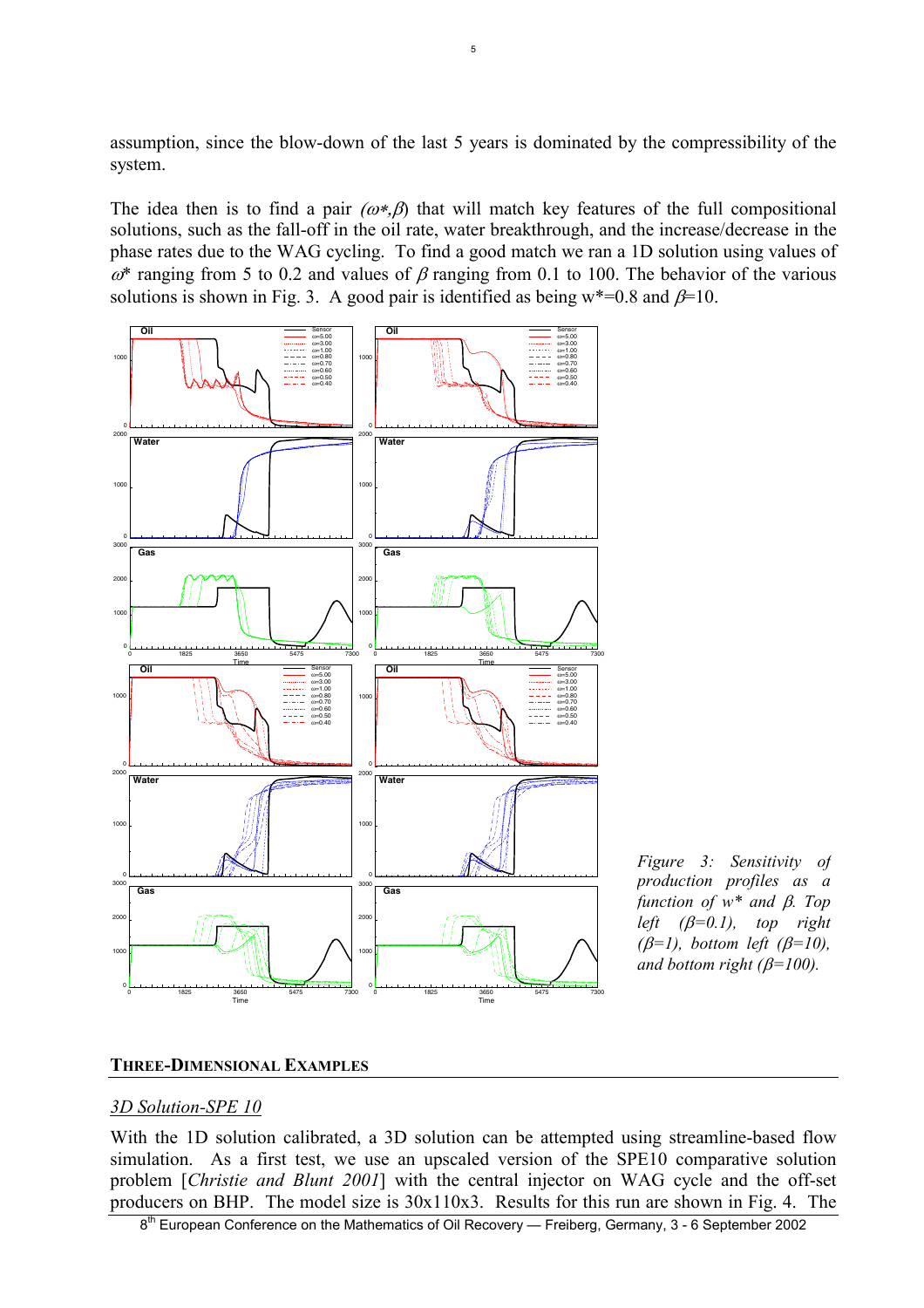full compositional and compressible reference solutions obtained with a finite-difference model [*Coats et al 1998*] is shown in black. The colored lines are the phase rates obtained using the previously calibrated 1D solution in a streamline-based reservoir simulator [*3DSL, 2002*]

In this case the simplified PVT model—even under the assumption of incompressibility—is able to correctly capture the signature of the WAG cycling. Wells P3 and P4 clearly show the impact of the WAG injection, while wells P1 and P2 show little impact.

*Figure 4: Three-dimensional solution for a WAG injection scheme using the SPE10 comparative solution project. The black lines are obtained using a full compositional finite-difference solution. The colored lines are obtained using the calibrated 1D solution in a streamlinebased reservoir simulator.* <sup>0</sup>



# *3D Full Field Example-The Alpine Field, Alaska*

To test our simplified PVT model further, we consider the Alpine field located on the North Slope of Alaska. Details on the Alpine field are given by Redman [*2002*]. As in the synthetic SPE10 example, we are mainly concerned about matching results obtained via an equivalent, full-field, compositional simulation using finite differences.

Data Preparation: Going from a full-field, compositional model to a simplified PVT model under the assumption of incompressibility and streamline-based flow simulation requires some data manipulation. In particular, for this study we: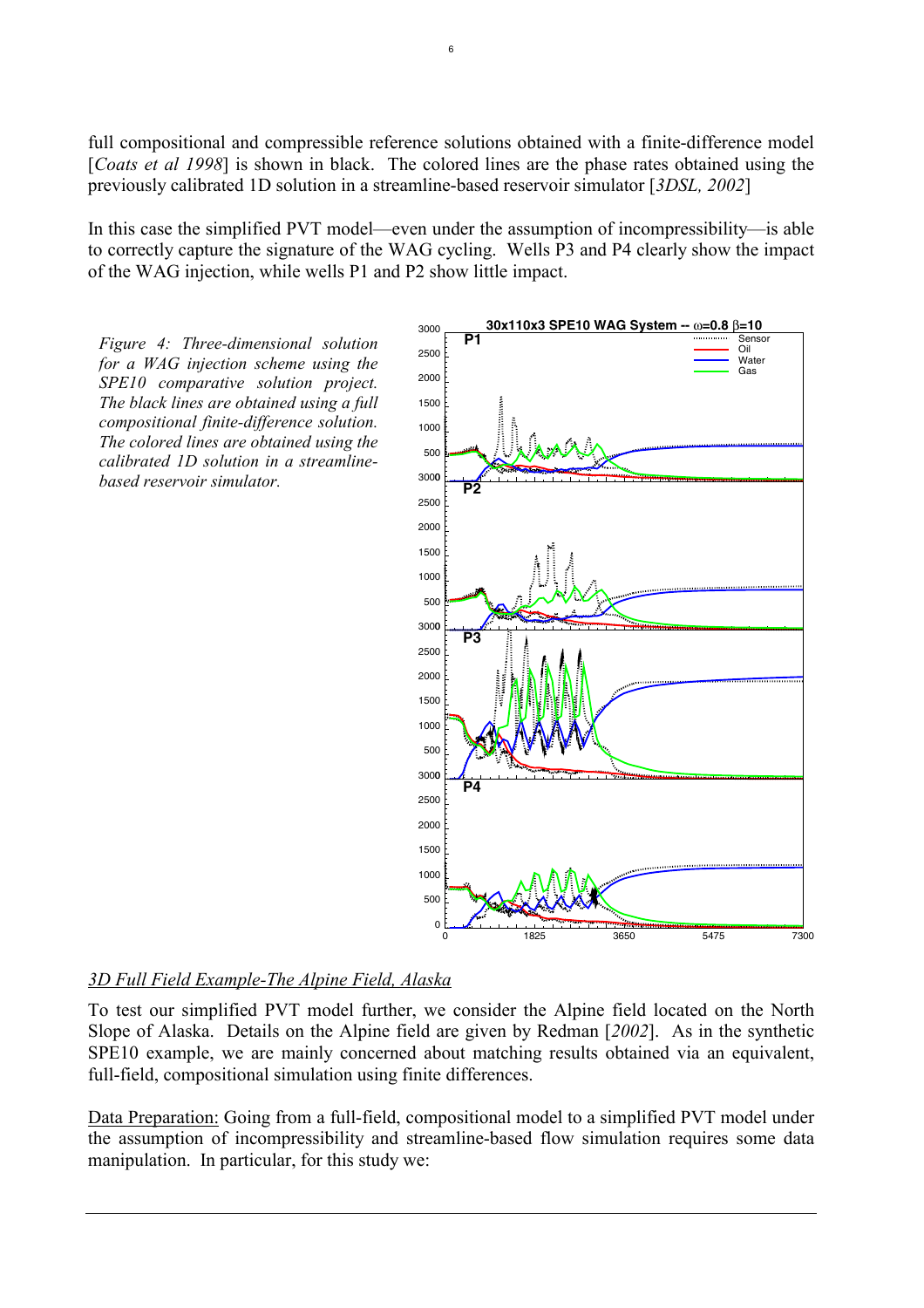$\bullet$  Used average values of Bo, Bg, Bw, and Rs in the streamline-based flow simulator. Thus, all insitu volumes are assumed to be incompressible. The only expansion occurs as fluids are taken to the surface.

7

- - To ensure that the finite-difference model and the streamline model removed approximately the same downhole volumes on a well-by-well basis, the surface phase rates from the finite-difference simulator were used to calculate equivalent total downhole rates for the streamline simulator. All wells in the streamline simulator were then set to the total downhole rates calculated from the finite difference simulator.
- - Since the streamline simulator operates under the strict assumption of incompressible flow, there must be exact voidage replacement. That was ensured by allowing "open" boundaries in the streamline model allowing just enough volume to enter or exit the model to make up the difference between injection and production wells.
- - Time steps were lumped to take advantage of the ability of streamlines to take large timesteps. While the finite-difference simulator used a total of 2353 timesteps, the streamline simulator used 79 timesteps.

Results of the simulations are shown in Fig.5. A good field match is obtained, despite the significant assumptions made in the PVT model. Matches of individual wells are equally good but show some variation as would be expected (Fig.6). Nevertheless, the quality of the match is noteworthy given the assumptions made.



*Figure 5(top): Field rates comparison between finite-difference model and streamline model using simplified PVT model* 

*Figure 6 (right): Selected well rates comparison between finite-difference model and streamline model using simplified PVT model.* 



# **DISCUSSION**

The PVT model is a significant simplification of the original compositional fluid description as is the assumption of incompressibility—one might therefore reasonably expect the much simpler, reduced streamline simulation model to fail. Why then are the results shown in Fig. 4 through Fig. 6 as good as they are? This is probably due to two main reasons:

1. Both 3D models are dominated by reservoir heterogeneity, with the majority of the drive energy coming from injected fluids replacing insitu fluids. Production by insitu volume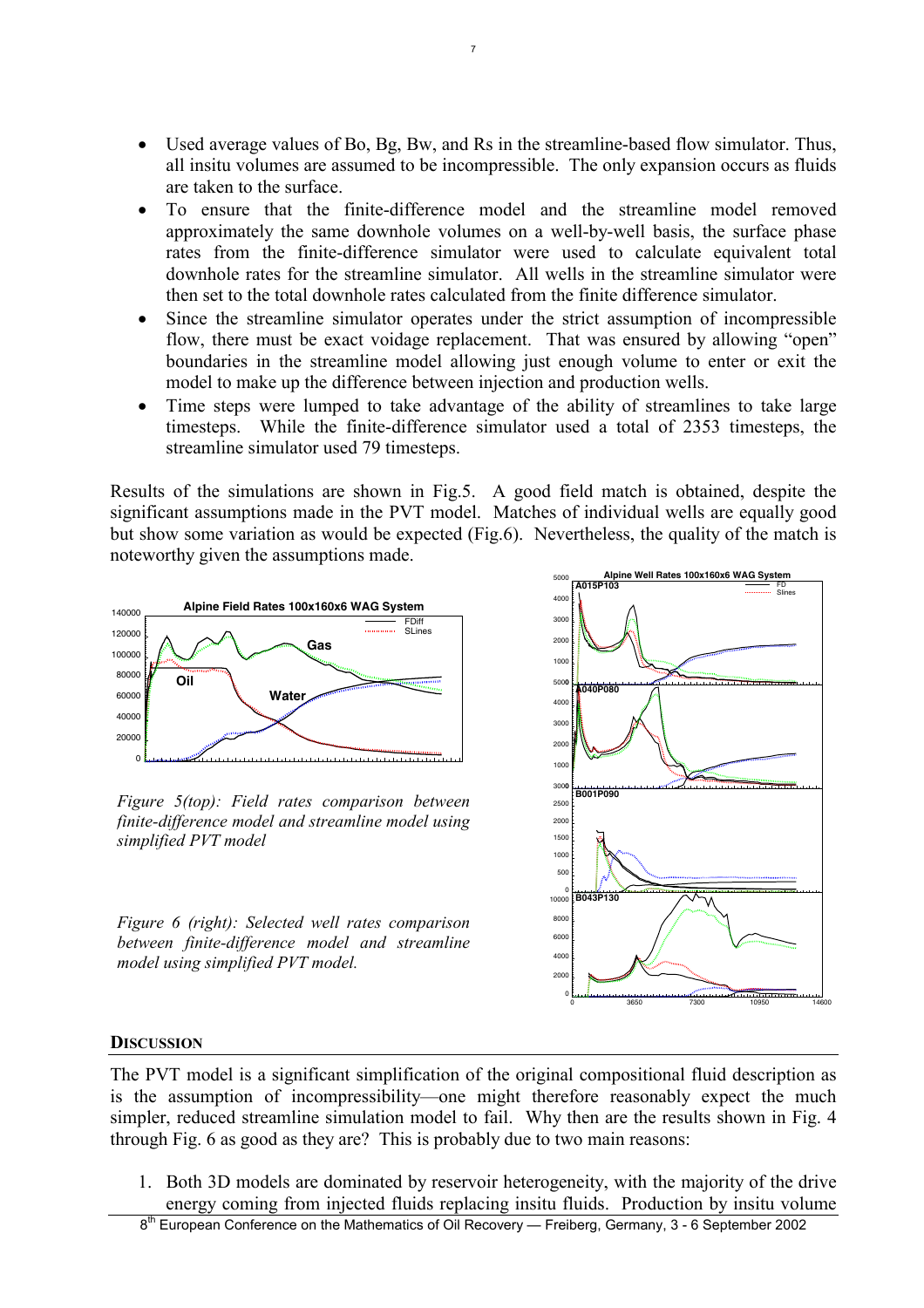expansion is a second-order effect. Under these circumstances, streamline-based flow simulation is expected to perform well.

8

2. While the PVT description is important, the finite-difference models are probably not able to resolve the interaction of phase behavior and heterogeneity to a sufficient degree of accuracy to make the effect noticable. In other words, the effective behavior caused by the coarseness of the grid is similar to a simplified pseudo model as presented in this paper. Trying to have a more detailed FD solution with a grid resolution fine enough to resolve the phase behavior of the system would probably be beyond current computational limits.

### *Applications*

The importance of simplified models as described here is that engineers are faced with planning development scenarios with significant data uncertainty. For miscible WAG injection schemes in particular, the uncertainty goes beyond the usual issues associated with reservoir heterogeneity. Questions such optimal WAG cycles, well spacing, relative permeability all add to dynamic uncertainties which in turn are compounded by uncertainties in geological description. Under such circumstances, simplified, computational efficient models as presented here offer an attractive solution allowing to establish upper and lower uncertainty bounds for development scenarios.

#### **EXTENSIONS**

The PVT model is easily extendable to include vaporization of the oil component into the gas phase, by simply having an omega parameter for condensation of the gas component into the oil phase and omega parameter for vaporization of the oil component into the gas phase. Calling these parameters  $\omega_c$  and  $\omega_v$  we can write

$$
m_{g,g} = (1 - \omega_c) z_g m_t; m_{g,o} = \omega_c z_g m_t
$$
  
\n
$$
m_{o,o} = (1 - \omega_v) z_o m_t; m_{o,g} = \omega_v z_o m_t
$$
\n(8)

where

| $m_{\sigma\sigma}$ | is the mass of gas in the gas phase                      |
|--------------------|----------------------------------------------------------|
| $m_{\sigma}$       | is the mass of gas in the oleic phase                    |
| $m_{0,0}$          | is the mass of oil in the oleic phase                    |
| $m_{\alpha}$       | is the mass of goil in the gas phase                     |
| $Z_2, Z_0$         | are the overall mass fractions of gas and oil components |
| $m_{t}$            | is the total mass                                        |

then the phase compositions are again trivially expressed as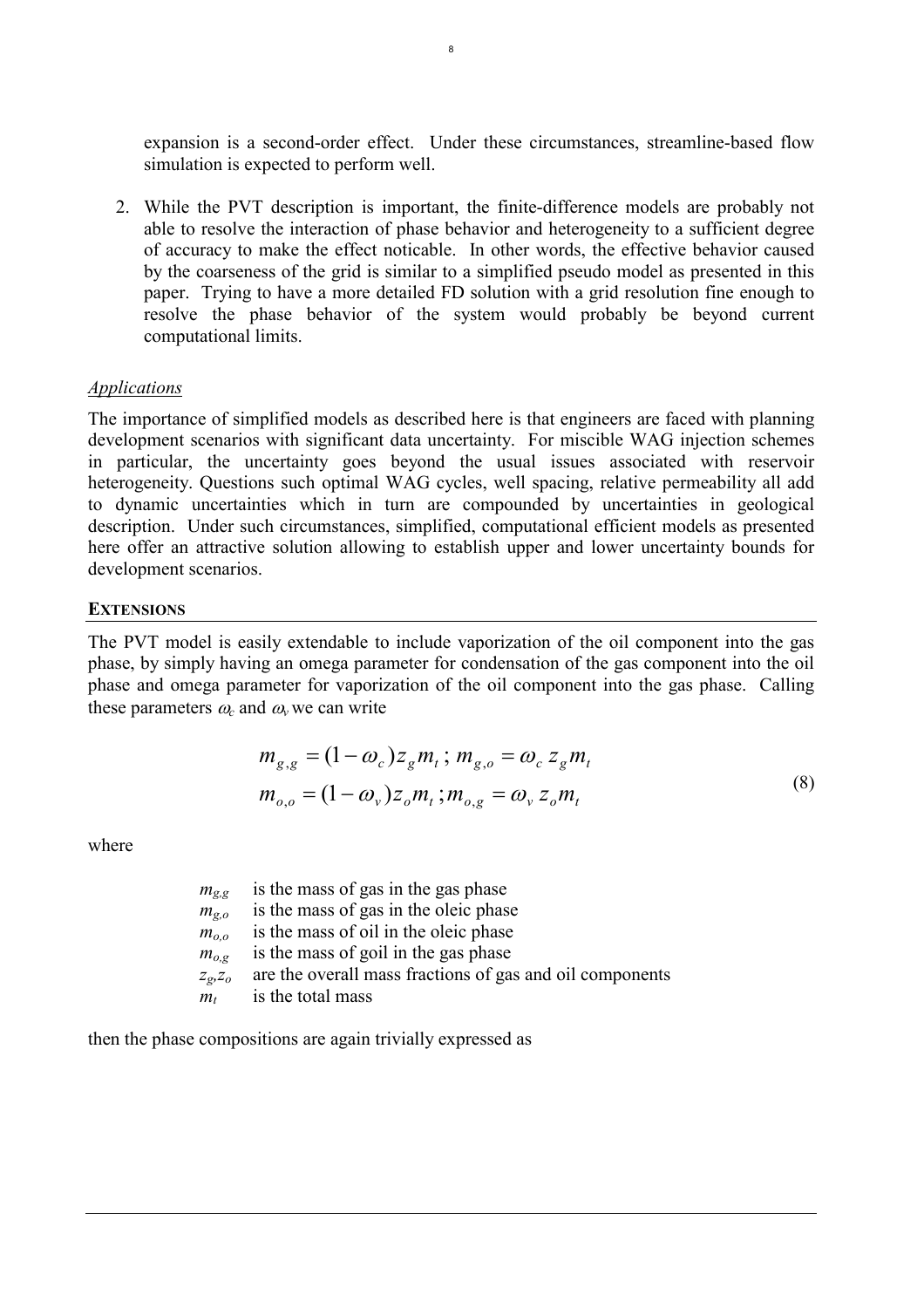$$
x_{g} = \frac{\omega_{c} z_{g}}{\omega_{c} z_{g} + (1 - \omega_{v}) z_{o}}; x_{o} = \frac{(1 - \omega_{v}) z_{o}}{\omega_{c} z_{g} + (1 - \omega_{v}) z_{o}}
$$

$$
y_{g} = \frac{(1 - \omega_{c}) z_{g}}{(1 - \omega_{c}) z_{g} + \omega_{v} z_{o}}; y_{o} = \frac{\omega_{v} z_{o}}{(1 - \omega_{c}) z_{g} + \omega_{v} z_{o}}
$$
(9)

With the phase compositions known, the effective phase properties are easily determined as per Eq.'s 3 and 4. Finally, both  $\omega_c$  and  $\omega_v$  can be made a function of composition such that condensation of the gas component and vaporization of the oil component are a function of how much of the other components is actually there. In other words, we are interested in having  $\omega_c$ and  $\omega$  tend to zero as oil component and the gas component go to zero, respectively. These expressions can be derived in the exact same way as Eq. (7). Finally, the model is trivially extended to multiple components by simply having a vaporizations/condensation value of omega for each component.

 $\alpha$ 

#### **ACKNOWLEDGEMENTS**

The authors would like to thank Ray Pierson for his assistance in running the finite difference models. The authors would also like to thank Phillips Petroleum, Phillips Alaska, Anadarko Petroleum, and StreamSim Technologies for permission to publish this paper.

#### **REFERENCES**

- 1. 3DSL, User Manual v1.80, StreamSim Technologies, 2002.
- 2. Baker, R., Kuppe, F., Chug, S., Bora, R., Stojanovic, S., and Batycky, R.P.: "Full-Field Modeling Using Streamline-Based Simulation: 4 Case Studies" *SPE Journal* (April 2002) **5** No. 2, pp.126-134.
- 3. Batycky, R.P., Blunt, M.J., and Thiele, M.R.: "A 3D Field Scale Streamline-Based Reservoir Simulator," *SPE Reservoir Engineering* (November 1997) 246-254.
- 4. Christie, M.A. and Blunt, M.J.: "Tenth SPE Comparative Solution Project: A Comparison of Upscaling Techniques," *SPE Reservoir Evaluation & Engineering*  (August 2001) 308-317.
- 5. Coats, K.H. ,Thomas, L.K. , and Pierson, R.G : "Compositional and Black Oil Simulation", SPE 29111, Symposium on Reservoir Simulation, San Antonio, Feb. 12-15, 1995. SPE REE, Aug. 1998,372.
- 6. Fayers, F.J.: "An Approximate Model with Physically Interpretable Parameters for Representing Miscible Viscous Fingering," SPE Reservoir Enginering (May 1988) 551- 558.
- 7. Koval, E.J.: "A Method for Predicting the Performance of Unstable Miscible Displacements in Heterogeneous Media," Society of Petroleum Engineers Journal (June 1963) 145-154.

 $8<sup>th</sup>$  European Conference on the Mathematics of Oil Recovery — Freiberg, Germany, 3 - 6 September 2002